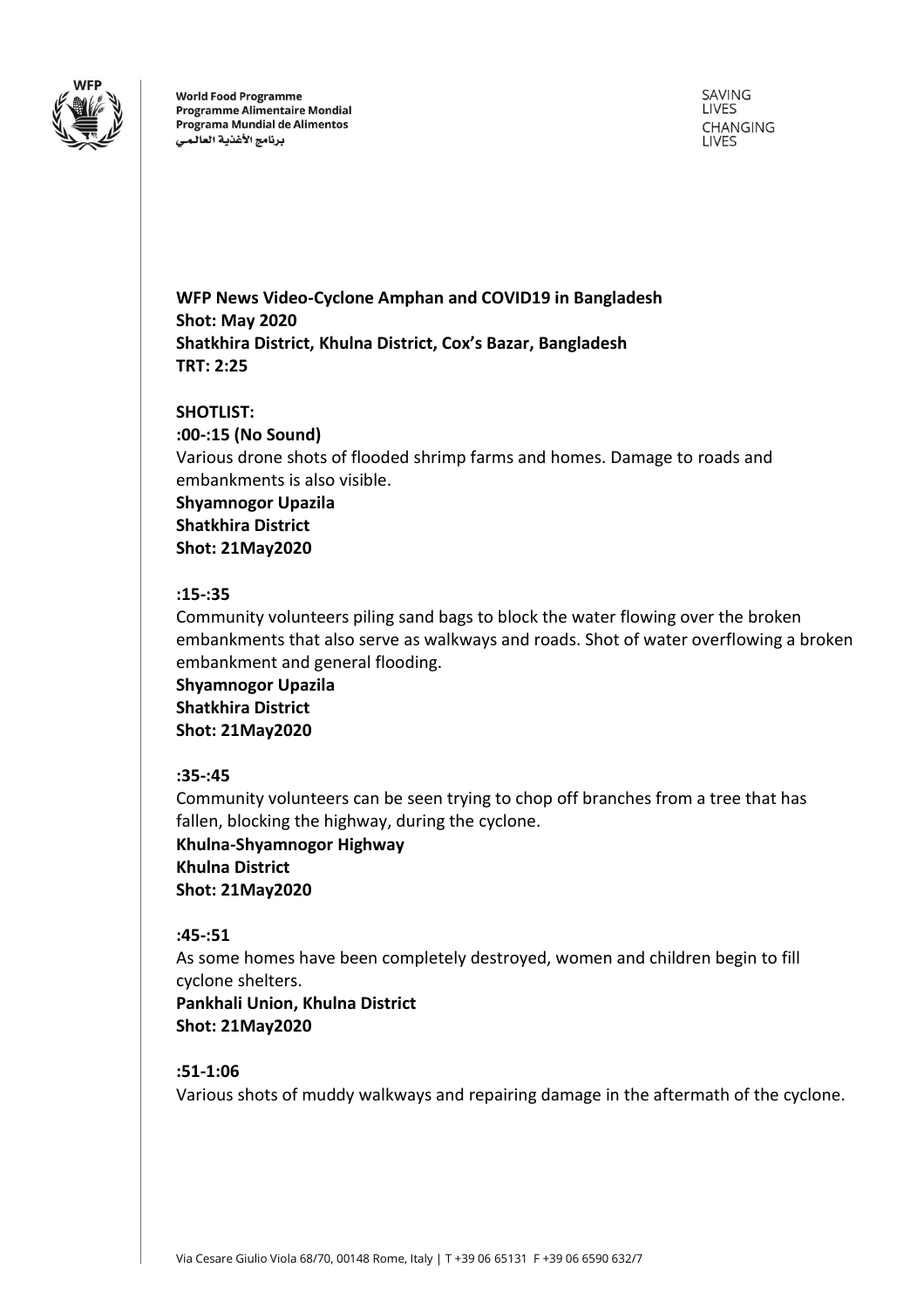

The refugee camps in Cox's Bazar are the world's largest hosting 860 thousand Rohingya from Myanmar. **Cox's Bazar**

**Shot: 21May2020**

# **1:06-1:44**

#### **SOT Richard Ragan, WFP Bangladesh Country Director (English)**

*"This is a double whammy. We're dealing with the cyclone and we're also dealing with the lockdown and exposure to COVID so we've got widescale community transmission of COVID. We've got a small number of transmissions in the camps. So managing the movement of large numbers of people and doing it in a safe way is really difficult. What WFP is doing to respond to the crisis is we're providing some emergency food support to the 19 districts that have been impacted, damage assessments are going on right now, in the camps we are also responding to immediate emergency needs."*

# **Cox's Bazar**

**Shot: 21May2020**

# **1:44-2:05**

Various shots of WFP Rapid Response Distribution to Rohingya refugees. Rohingya refugees affected by the cyclone receive high energy biscuits with preventative measures against COVID-19.

# **Cox's Bazar**

**Shot: 21May2020**

# **2:05-2:25**

Various shots of protective mask making.

WFP is engaging women in the host community and Rohingya refugees through its livelihoods programme to make masks which will be distributed by local government and aid agencies. Thelivelihoods programme supports 20,000 women in the Cox's Bazar region with a monthly stipend, marketable skills training and financial literacy and a business start-up grant. Due to the COVID-19 restrictions, most businesses have been severely impacted. Tailoring was the major income-generating activity for most of the women participating in the mask-making initiative.

# **Cox's Bazar Shot: 17May2020**

**ENDS**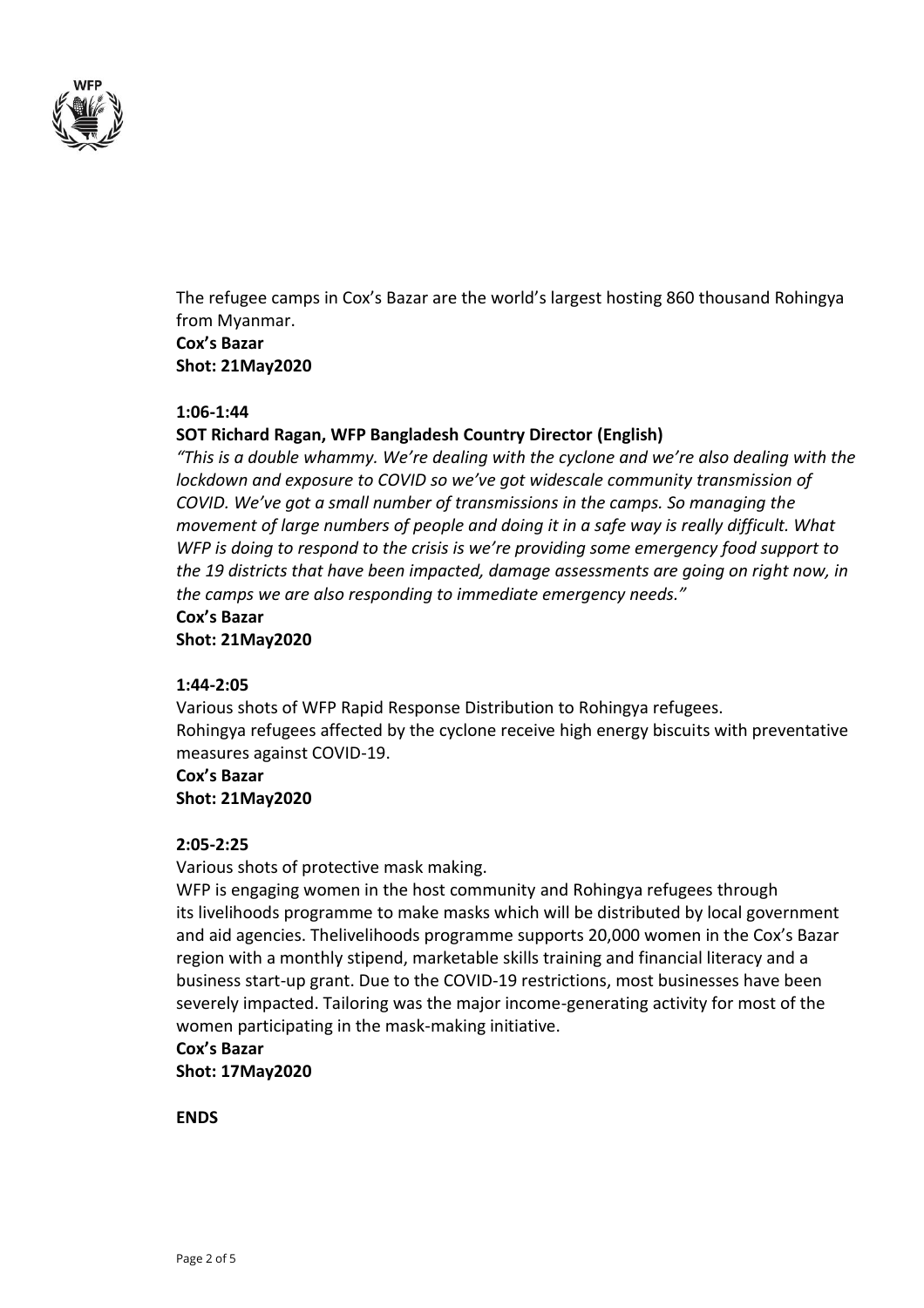

**On 20 May Cyclone Amphan made landfall in Bangladesh heavily impacting 19 districts with more than 2.4 million people and 500,000 livestock evacuated to 15,000 cyclone shelters by the Government of Bangladesh.**

- *The southwest of the country was worst affected, with areas including Mongla and Satkhira facing severe impact. The Rohingya camps in Cox's Bazar were largely spared from damage when Cyclone Amphan made landfall in Bangladesh and India on 20 May.*
- *WFP is conducting a Rapid Needs Assessment collecting data on damages incurred to agriculture, livestock, livelihood etc. While most crops have been harvested already, early reports suggest that there is damage to fisheries, particularly smallholder shrimp farmers.*
- *WFP has prepositioned food stocks, including high energy biscuits for 90,000 families, in affected areas and extra food stocks can also be mad*e avail*able and ready for distribution, if needed.*
- *To minimize risk of infection, authorities have set up separate rooms for people with COVID-19 symptoms and handwashing facilities in the cyclone shelters.*
- *Bangladesh is vulnerable to severe weather events from March through December every year due to the monsoon and cyclone seasons. The country has a strong early warning system and preparedness for disasters such as this.*

**Bangladesh is facing a growing number of COVID-19 cases and the impact threatens to reverse development gains made over the past five decades.**

- *Bangladesh is the most densely populated country in the world where social distancing is a luxury most do not have. The situation is aggravated in Rohingya refugee camps in Cox's Bazar where living conditions make it almost impossible to physically distance.*
- *Lockdowns and restrictions in movement are affecting livelihoods of millions across Bangladesh, especially daily wage earners like rickshaw drivers and day labourers who now find themselves unable to meet their basic needs.*
- *40 million people in Bangladesh already live in poverty and a significant drop in income and consumption among the vulnerable has the potential to push millions more into poverty.*

**The COVID-19 virus can be deadly, but hunger is equally deadly. To ensure the most vulnerable are not left behind in the response to this pandemic, WFP urgently needs US\$200 million for its COVID-19 response in Bangladesh.**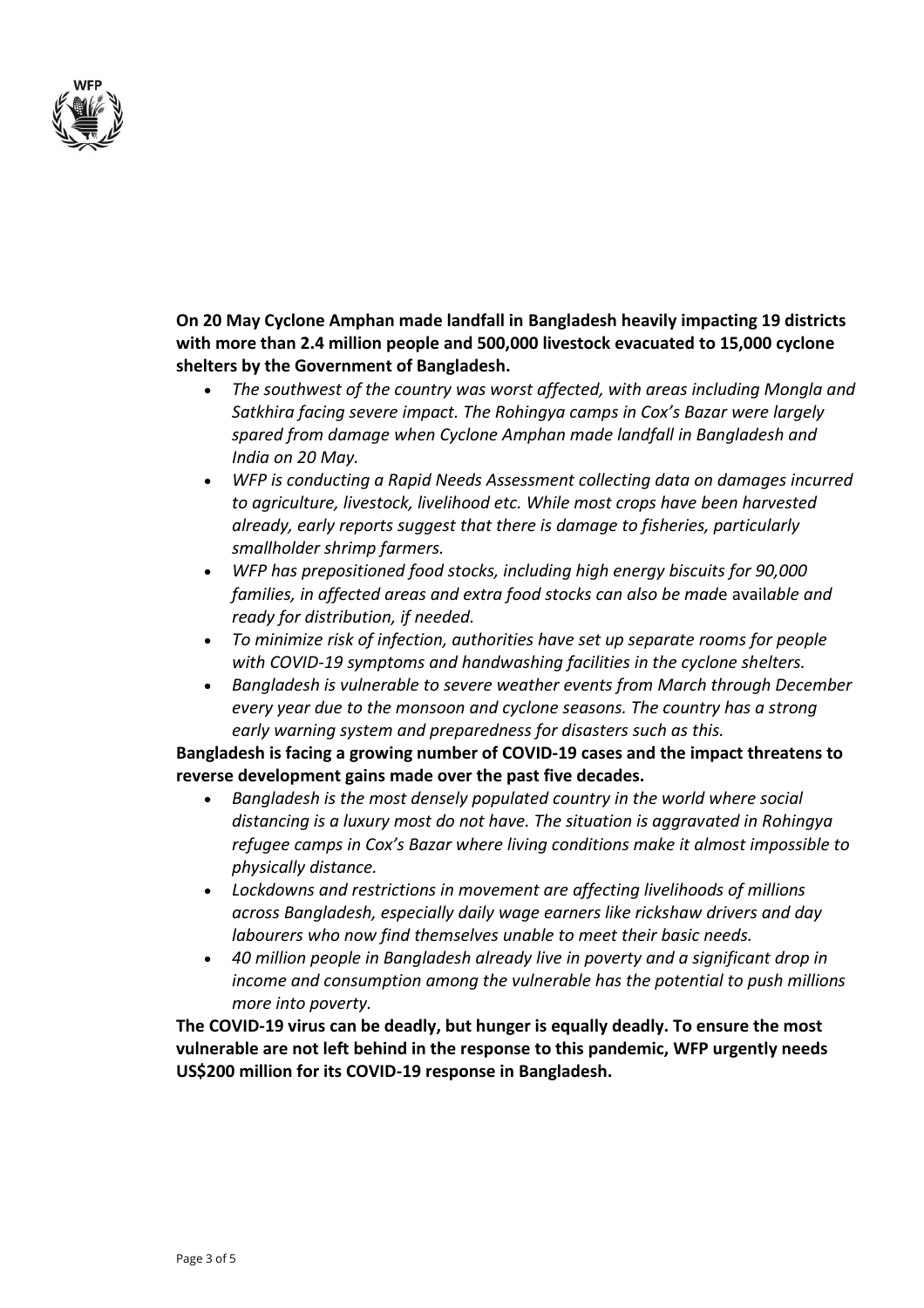

- *The funding will help WFP support the food needs of the most vulnerable families, including those in rural areas and urban slums, as well as people working in the informal economy.*
- *In addition, funding for the Rohingya response also remains critical to ensure food security for almost 860,000 Rohingya refugees living in Cox's Bazar.*

# **Rohingya messages\***

**NOTE:** The first confirmed case of COVID-19 in refugee camps in Cox's Bazar was announced on 14 May. As of 21 May there were 10 confirmed cases in the refugee camps.

# **The Rohingya refugee camps in Cox's Bazar are among the largest and most overcrowded in the world, making the residents extremely vulnerable to the COVID-19 pandemic.**

- Protecting the people we serve and communities we live in is a top priority, and WFP began implementing preventive and precautionary measures at distribution points shortly after the first COVID-19 case was confirmed in Bangladesh.
- With cases now confirmed in the camps WFP is strictly enforcing preventative measures such as handwashing, temperature checks, and limiting the number of people allowed inside distribution points.
- Other mitigating measures include beneficiaries scanning their WFP Assistance Card without having to verify it with biometrics, in-line with the "no touch" policy currently in place.

# **The current cyclone and approaching monsoon season add an additional layer of vulnerability, as heavy downpours threaten to displace families.**

• WFP is providing extra food assistance to households impacted by the storms associated with the cyclone as well as continuing critical monsoon and cyclone season preparations and maintenance in the refugee camps. These works include clearing drains and stabilising slopes that have the potential to cause landslides during the heavy rains.

# **Communication with refugees about COVID-19 has become a challenge due to a reduction in staff and lack of internet in the camps.**

- WFP is employing new methods to reach people with lifesaving information like tuk-tuks with loudspeakers that circulate around the camps broadcasting messages on changes to food distributions and general COVID-19 awareness information.
- Food distribution points have also become an important source of information where people listen to radio broadcasts about COVID-19.